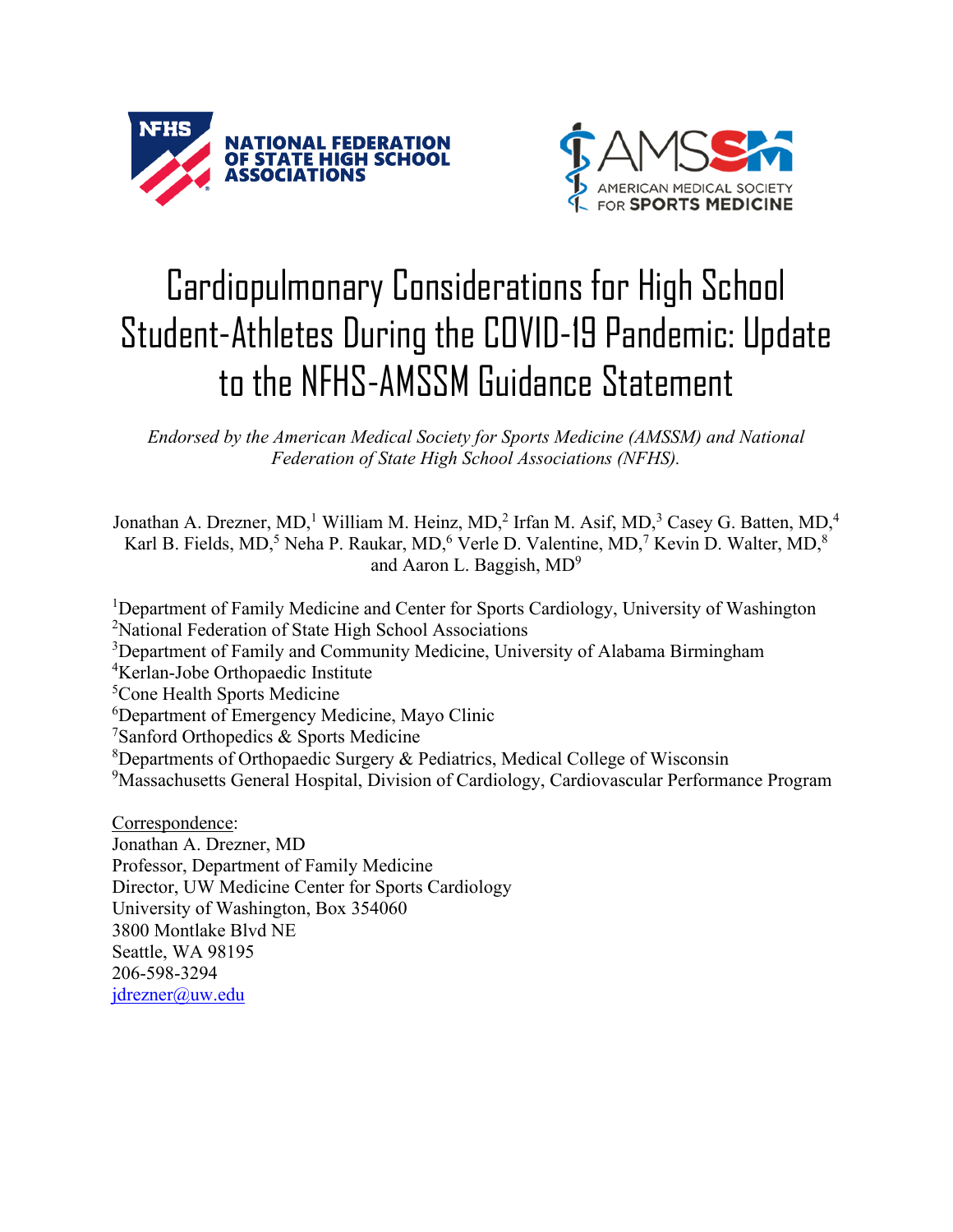## **DISCLAIMER – NFHS Position Statements and Guidelines:**

The NFHS regularly distributes position statements and guidelines to promote public awareness of certain health and safety-related issues. Such information is neither exhaustive nor necessarily applicable to all circumstances or individuals, and is no substitute for consultation with appropriate health-care professionals. Statutes, codes or environmental conditions may be relevant. NFHS position statements or guidelines should be considered in conjunction with other pertinent materials when taking action or planning care. The NFHS reserves the right to rescind or modify any such document at any time.

Keywords: cardiac; coronavirus; COVID-19; prevention; screening; sports

Cardiac injury from SARS-CoV-2 infection among hospitalized patients was reported early in the COVID-19 pandemic.<sup>10</sup> Concern and uncertainty regarding the risk of cardiac sequelae in young athletes with SARS-CoV-2 infection led to the development of several consensus recommendations for the cardiac evaluation of athletes following SARS-CoV-2 infection.<sup>1,2,4-</sup>  $6,9,11$  These guidelines were based on expert opinion and emerging clinical experience but lacked scientific data.

Recent large cohort studies in athletes have demonstrated a low risk of cardiac involvement and have greatly informed the use of cardiac testing after SARS-CoV-2 infection.<sup>3,7,8</sup> The Outcome Registry for Cardiac Conditions in Athletes (ORCCA) reported a 0.7% (95% CI: 0.4, 1.1) overall prevalence of cardiac involvement in 3,018 collegiate athletes from 42 universities that had largely undergone cardiac 'triad' testing with a resting 12-lead electrocardiogram (ECG), transthoracic echocardiogram (TTE), and troponin blood assay.<sup>8</sup> The ORCCA study also found that athletes with cardiopulmonary symptoms (e.g., chest pain, dyspnea, palpitations) during the acute illness or upon return to exercise were 3.1 (95% CI: 1.2, 7.7) times more likely to have cardiac involvement.<sup>8</sup> Similarly, a study of 789 professional athletes all of whom had undergone cardiac triad testing reported a 0.6% prevalence of cardiac inflammation. <sup>7</sup> Notably, all professional athletes diagnosed with myocarditis or pericarditis also had moderate symptoms defined as fever, flu-like illness, or cardiopulmonary symptoms.<sup>7</sup> Lastly, the Big Ten registry reported a 2.3% prevalence of clinical or subclinical myocardial involvement in 1,597 collegiate athletes who underwent mandatory screening cardiac magnetic resonance imaging (MRI) after SARS-CoV-2 infection.<sup>3</sup> Among the 13 universities participating, the reported prevalence ranged from 0 to 7.6%, with 3 sites reporting no myocardial involvement among 189 athletes.<sup>3</sup> This marked variation is likely not explained by the underlying pathological process but rather by technical and interpretation variability between sites and the relative absence of normative cardiac MRI data in young competitive athletes. Importantly, none of these large cohort studies in collegiate and professional athletes, despite on-going surveillance, have reported an adverse cardiac event associated with SARS-CoV-2 infection.

In light of these studies, an expert task force from the National Federation of State High School Associations (NFHS) and the American Medical Society for Sports Medicine (AMSSM) reconvened to update guidelines for the cardiac assessment of high school student-athletes with prior SARS-CoV-2 infection before sports participation (Figure 1). <sup>4</sup> In the absence of large cohort data in high school athletes, findings in college and professional athletes were extrapolated to the high school level. While many classifications of COVID-19 illness severity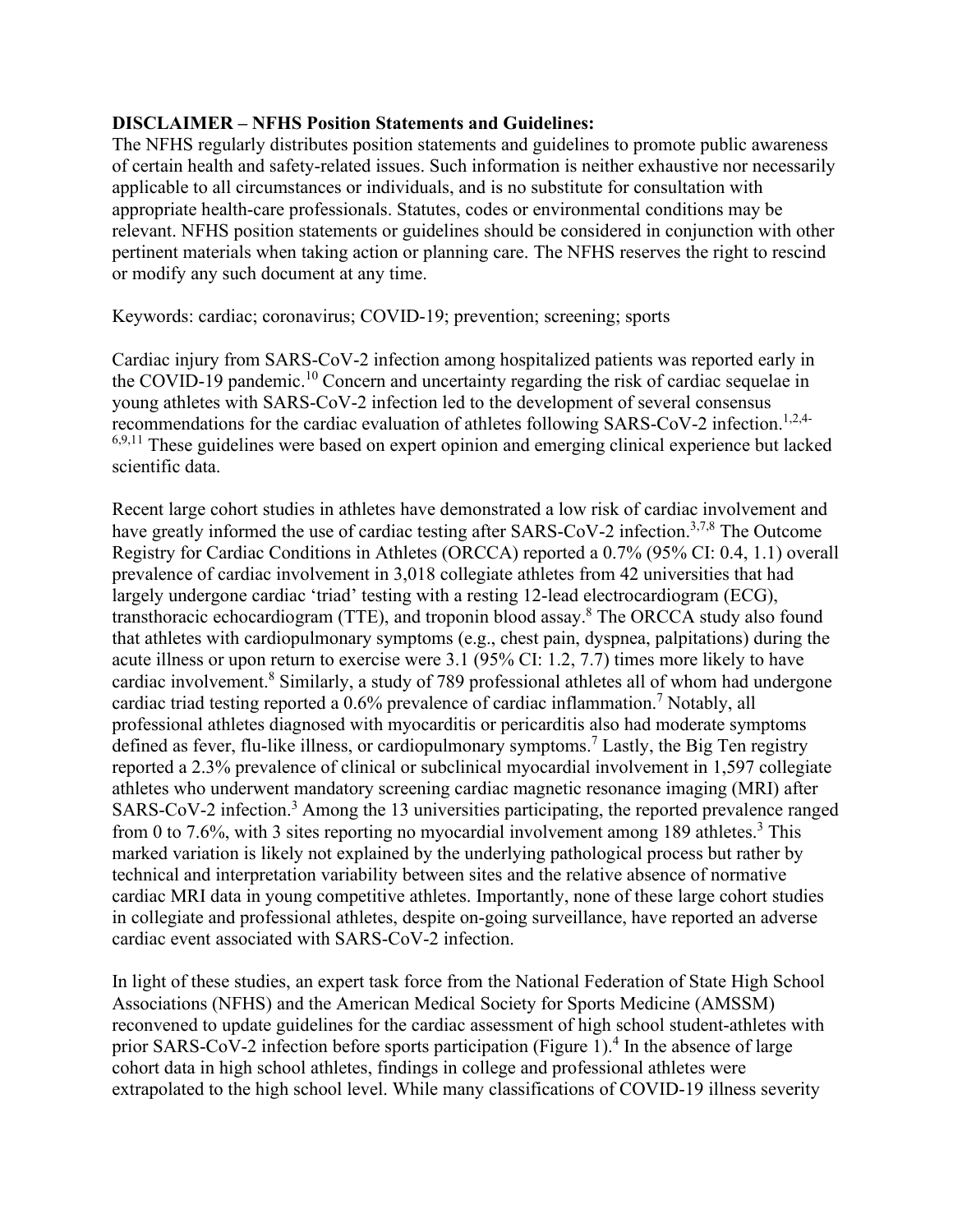have emerged, we used the definitions for mild, moderate, and cardiopulmonary symptoms as applied in large athlete cohort studies.3,7,8 Key updates and recommendations include:

- *Asymptomatic and mild symptoms*: Athletes with asymptomatic infections or only mild symptoms (e.g., common cold-like symptoms without fever, gastrointestinal symptoms, or loss of taste/smell) do not require additional cardiac testing unless clinically indicated. Athletes should check-in with a clinician (e.g., physician, nurse practitioner, physician assistant, or athletic trainer) to determine if further clinical evaluation is needed. Athletes should be at least 3-5 days from symptom onset or positive test before beginning an exercise progression.
- *Moderate and cardiopulmonary symptoms*: Additional cardiac testing (e.g., ECG, TTE, troponin) should be considered in athletes with moderate symptoms (e.g., fever >100.4°F, chills, flu-like syndrome for  $\geq$  days) or initial cardiopulmonary symptoms (e.g., chest pain, dyspnea, palpitations). Athletes with remote infections and moderate symptoms >3 months ago who never received a work-up but have returned to full activity without symptoms do not need additional cardiac testing. Cardiology consultation and cardiac MRI should be considered for abnormal results and as clinically indicated. We recommend athletes are at least 5-7 days from symptom onset and that moderate symptoms are resolved before starting an exercise progression.
- *Cardiopulmonary symptoms on return to exercise*: All athletes with SARS-CoV-2 infections should be closely monitored for new cardiopulmonary symptoms as they return to exercise. Athletes with cardiopulmonary symptoms when they return to exercise (e.g., exertional chest pain, excessive dyspnea, syncope, palpitations, or unexplained exercise intolerance) should undergo additional cardiac testing (e.g., ECG, TTE, troponin) if not already performed and be evaluated by a cardiologist with consideration for a cardiac MRI or other investigations as indicated.
- *Return-to-sport exercise progression*: The return-to-sport progression and timeline should be individualized and is based on numerus factors including baseline fitness, severity and duration of COVID-19 symptoms, and tolerance to progressive levels of exertion. Most athletes will require a graded progression over at least a few days. Absent special indications, a prolonged return-to-sport timeline is not supported by evidence and further restriction from sports participation can contribute to detraining, increased injury risk, and mental health concerns.
- *Preparticipation Physical Evaluation (PPE)*: Additional history questions during a routine PPE should consider if the athlete had a COVID-19 illness. If yes, consider clarifying: when, what symptoms, and if the athlete is experiencing any new symptoms with exercise, especially chest pain.
- *Emergency Action Plan (EAP)*: The task force again stresses the importance of a wellrehearsed EAP for every sport at every venue with clear access to an Automated External Defibrillator (AED).

Figure 1. Cardiopulmonary considerations for high school student-athletes during the COVID-19 pandemic.

ECG, electrocardiogram; Echo, echocardiogram; GI, gastrointestinal; hs-Tn, high sensitivity troponin; MRI, magnetic resonance imaging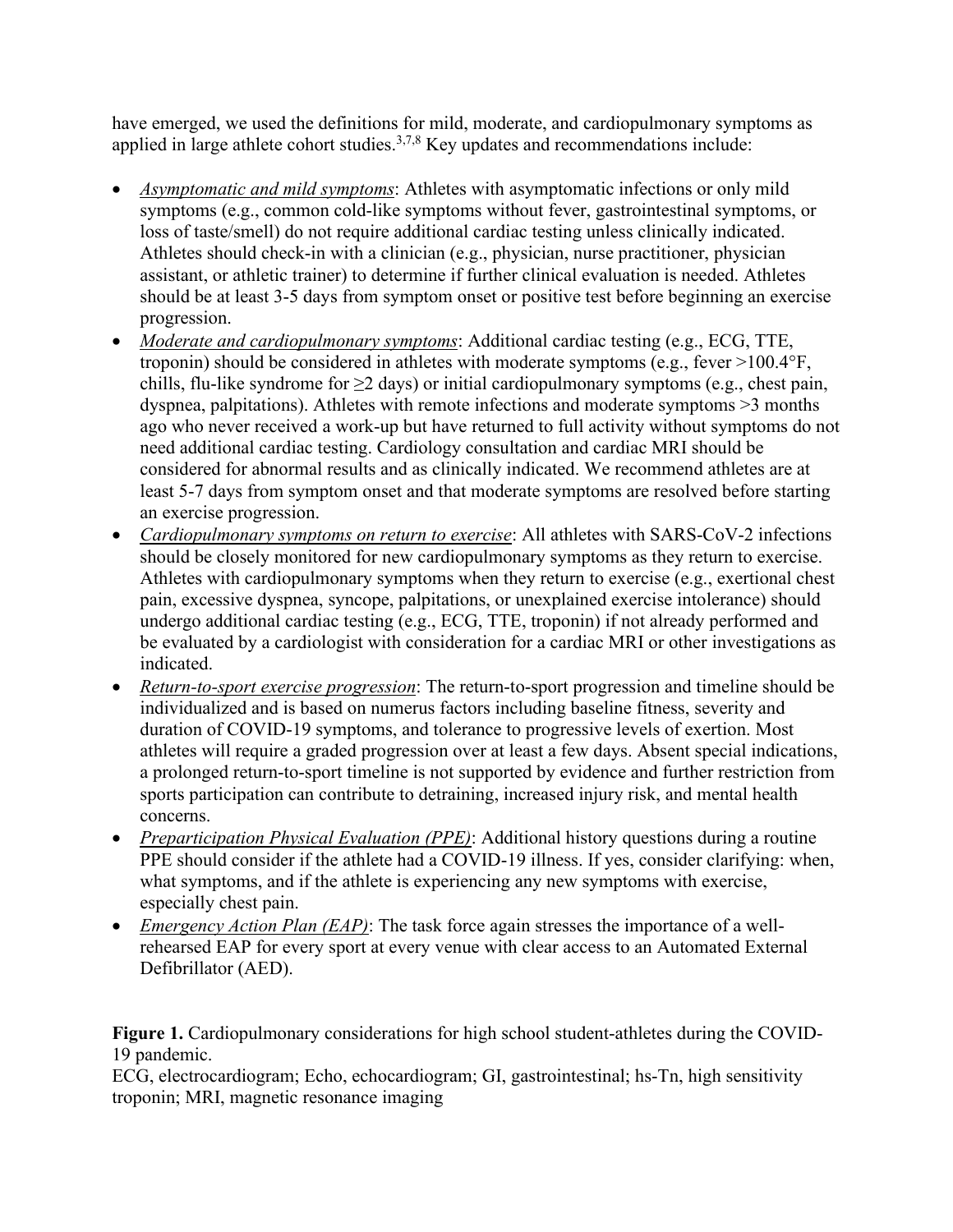## **References:**

- 1. Baggish AL, Drezner JA, Kim JH, Martinez MW, Prutkin JM. The resurgence of sport in the wake of COVID-19: cardiac considerations in competitive athletes. *Br J Sports Med.* 2020;54:1130-1131.
- 2. Baggish AL, Levine BD. Icarus and sports after COVID 19: too close to the sun? *Circulation.* 2020;142:615-617.
- 3. Daniels CJ, Rajpal S, Greenshields JT, et al. Prevalence of Clinical and Subclinical Myocarditis in Competitive Athletes With Recent SARS-CoV-2 Infection: Results From the Big Ten COVID-19 Cardiac Registry. *JAMA Cardiol* [published online May 27, 2021]. doi: 10.1001/jamacardio.2021.2065
- 4. Drezner JA, Heinz WM, Asif IM, et al. Cardiopulmonary Considerations for High School Student-Athletes During the COVID-19 Pandemic: NFHS-AMSSM Guidance Statement. *Sports Health.* 2020;12:459-461.
- 5. Elliott N, Martin R, Heron N, Elliott J, Grimstead D, Biswas A. Infographic. Graduated return to play guidance following COVID-19 infection. *Br J Sports Med.* 2020;54:1174- 1175.
- 6. Kim JH, Levine BD, Phelan D, et al. Coronavirus Disease 2019 and the Athletic Heart: Emerging Perspectives on Pathology, Risks, and Return to Play. *JAMA Cardiol*. 2021;6:219- 227.
- 7. Martinez MW, Tucker AM, Bloom OJ, et al. Prevalence of Inflammatory Heart Disease Among Professional Athletes With Prior COVID-19 Infection Who Received Systematic Return-to-Play Cardiac Screening. *JAMA Cardiol.* 2021;6:745-752.
- 8. Moulson N, Petek BJ, Drezner JA, et al. SARS-CoV-2 Cardiac Involvement in Young Competitive Athletes. *Circulation* [published online April 17, 2021]. doi:10.1161/CIRCULATIONAHA.121.054824
- 9. Phelan D, Kim JH, Chung EH. A Game Plan for the Resumption of Sport and Exercise After Coronavirus Disease 2019 (COVID-19) Infection. *JAMA Cardiol.* 2020;5:1085-1086.
- 10. Shi S, Qin M, Shen B, et al. Association of cardiac injury with mortality in hospitalized patients with COVID-19 in Wuhan, China. *JAMA Cardiol*. 2020;5:802-810.
- 11. Wilson MG, Hull JH, Rogers J, et al. Cardiorespiratory considerations for return-to-play in elite athletes after COVID-19 infection: a practical guide for sport and exercise medicine physicians. *Br J Sports Med.* 2020;54:1157-1161.

**Update - August 2021**